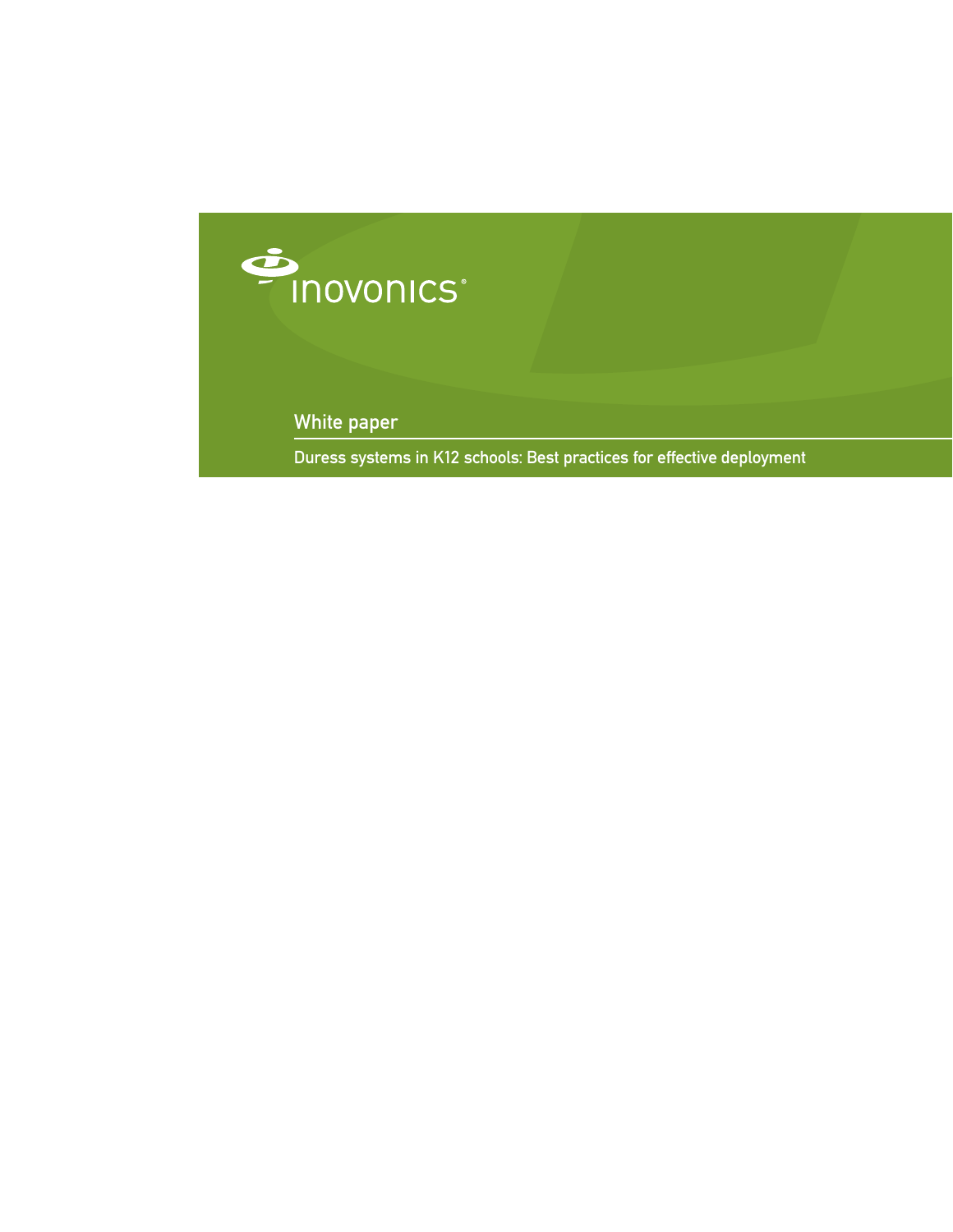## **Introduction**

Advocacy groups such as Partner Alliance for Safer Schools (PASS), Make our Schools Safe, Safe and Sound Schools, to name just a few, have made tremendous strides towards shining a light on the physical security of the nation's K-12 schools. A key component of physical security is the mobile duress system, which, when thoughtfully deployed, ensures help is just a button press away. However, the flip side is also true. An ineffectively deployed system can create a false sense of security and put lives at risk.

*Having an ineffectively deployed mobile duress system is nearly as dangerous as having no system at all.*

Depending on the school district, the responsibility for determining the best path forward most likely falls on the head of an administrator who wears multiple hats. In this paper we provide best practice guidance gathered from experts in the field to help those responsible ensure the system they deploy will be up to the task.

# **Trust the Experts**

School district staff are experts in education, but it's unreasonable to expect them to be experts in security systems too. The first step in figuring out what your school or district needs from a duress system is to call on security experts.

One such expert might be the security integrator responsible for your intrusion, access control and video surveillance systems. Chances are they have proven experience in deploying duress systems for commercial properties, and probably even other schools.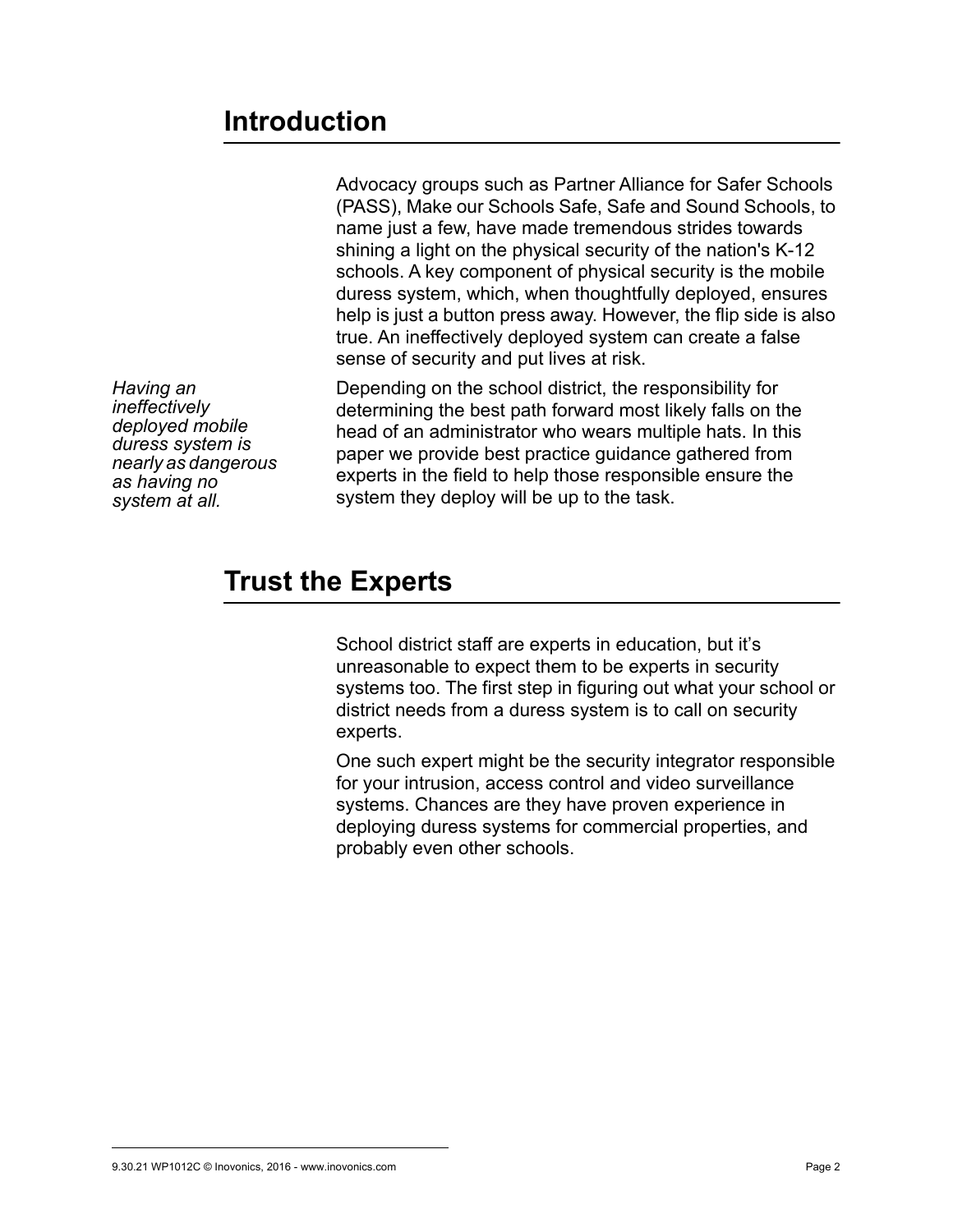

**Figure 1** School staff are already experts in education; they can't can't be expected to be experts in security too

If you consult a vendor, you will, of course, want to make sure that the vendor you consult is an expert in physical security. School districts have vendor relationships with a variety of service providers in the area of low voltage systems, audio/ visual, HVAC, and phone and IT. While some of these may also branch out to offer security systems, many do not. You will want to make sure that whomever you consult is qualified to recommend, install and maintain a duress system.

You can also turn to your first responders. Those might include your school resource officer; local police, fire and medical responders; or those responsible for running your local public safety answering point (PSAP) and emergency dispatch center. You'll want to make sure your selection helps instead of hinders your emergency response.

Some systems available are little more than mobile phone app-based replacements for calling 911. These will connect the caller directly with 911, but in a large scale emergency, the volume of calls may overwhelm the PSAP, which, depending on the jurisdiction, may only include a handful of people able to take calls. There is also the real risk of false alarms, resulting in inappropriate emergency response which is costly to the responding agencies and can needlessly frighten teachers, staff and students.

It is a best practice to ensure a coordinated response, leveraging what you already have in place. Along those lines, PASS has published specific guidelines with respect to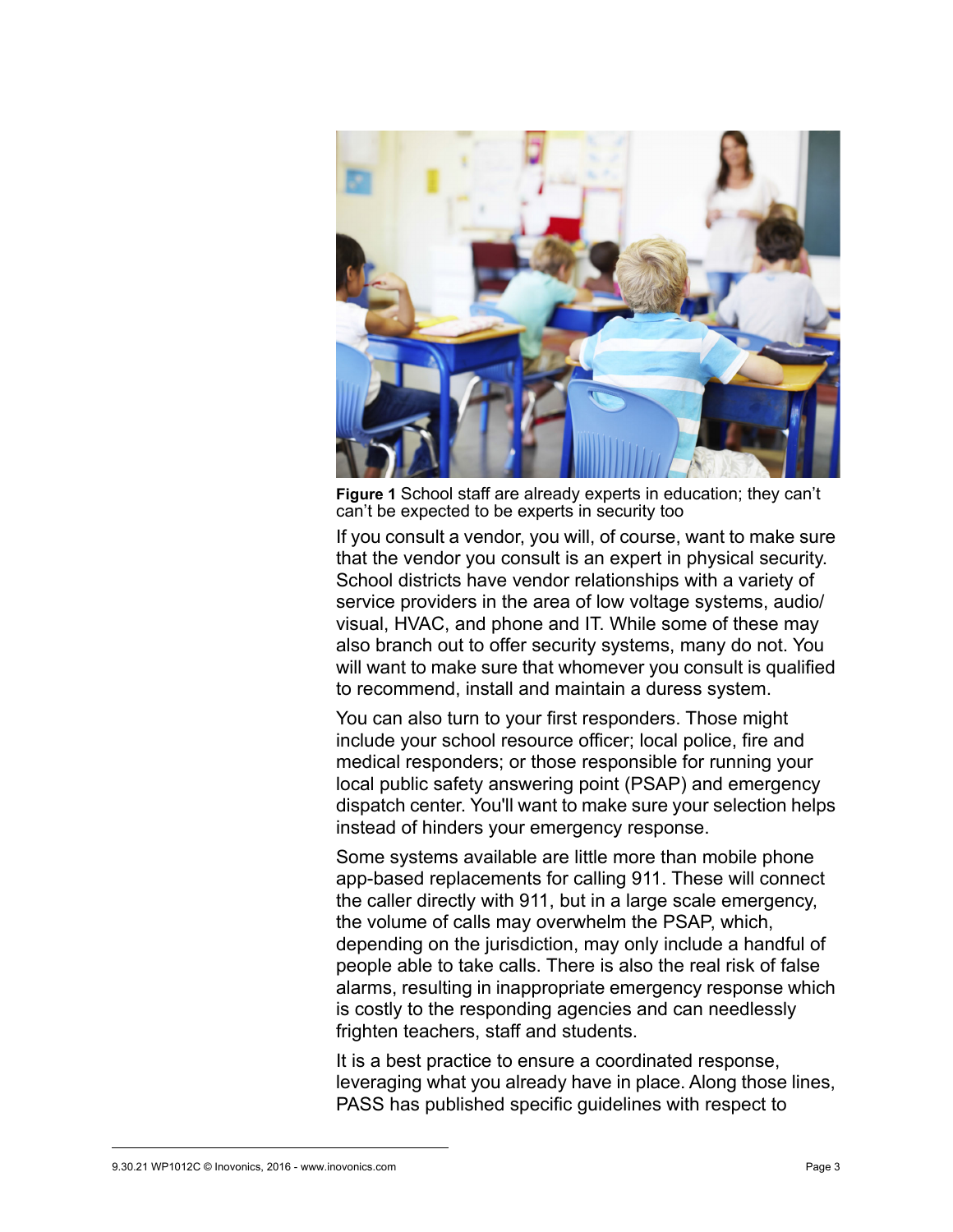monitoring duress alarms. Page 21 of the *PASS School Safety and Security Guidelines* lists centralized monitoring of duress alarms as a minimum requirement and best practice for all schools, district wide.<sup>1</sup> Your local responders will have valuable guidance to help lead you to the solution that's right for you.

### **Understand the Regulatory Standards**

Alyssa's Law works to address the issue of law enforcement response time when a life-threatening emergency occurs in a school.<sup>2</sup> To date, Florida and New Jersey have enacted specific versions of Alyssa's Law and legislation is pending in several other states. A federal version was introduced in 2019, but has not advanced through the legislature.

*All versions of Alyssa's Law include a duress system.*

All versions of the law require a silent panic alarm system for staff and students that links directly to law enforcement, but the specifics can vary state to state. For example, the Arizona draft and New Jersey law stipulate the system must be installed by a security professional, but this is not included in Florida. Details of the system also remain open to interpretation. These include whether the system can be mobile phone app-based, or if it needs to use purpose-built panic buttons; the number of panic buttons that must be installed; as well as location capability.

With compliance with Alyssa's Law being self-declared by each provider, any system should be carefully evaluated against your regulatory standards.

Likewise, because duress systems must operate within the wider unified security system, they must be approved for use with the appropriate UL listings for intrusion and burglary detection. In addition to serving as the standard for life-safety security systems, a UL-listing will help with risk mitigation.

This is another area where your security professional can help. They will know the UL listings your system will require and be able recommend the right solution for your specific needs.

<sup>1.&</sup>quot;PASS School Safety and Security Guidelines." Partner Alliance for Safer Schools. (https://passk12.org/guidelines-resources/pass-school-security-guidelines/)

<sup>2.&</sup>quot;What is Alyssa's Law." Make our Schools Safe. (https://makeourschoolssafe.org/alyssas-law/)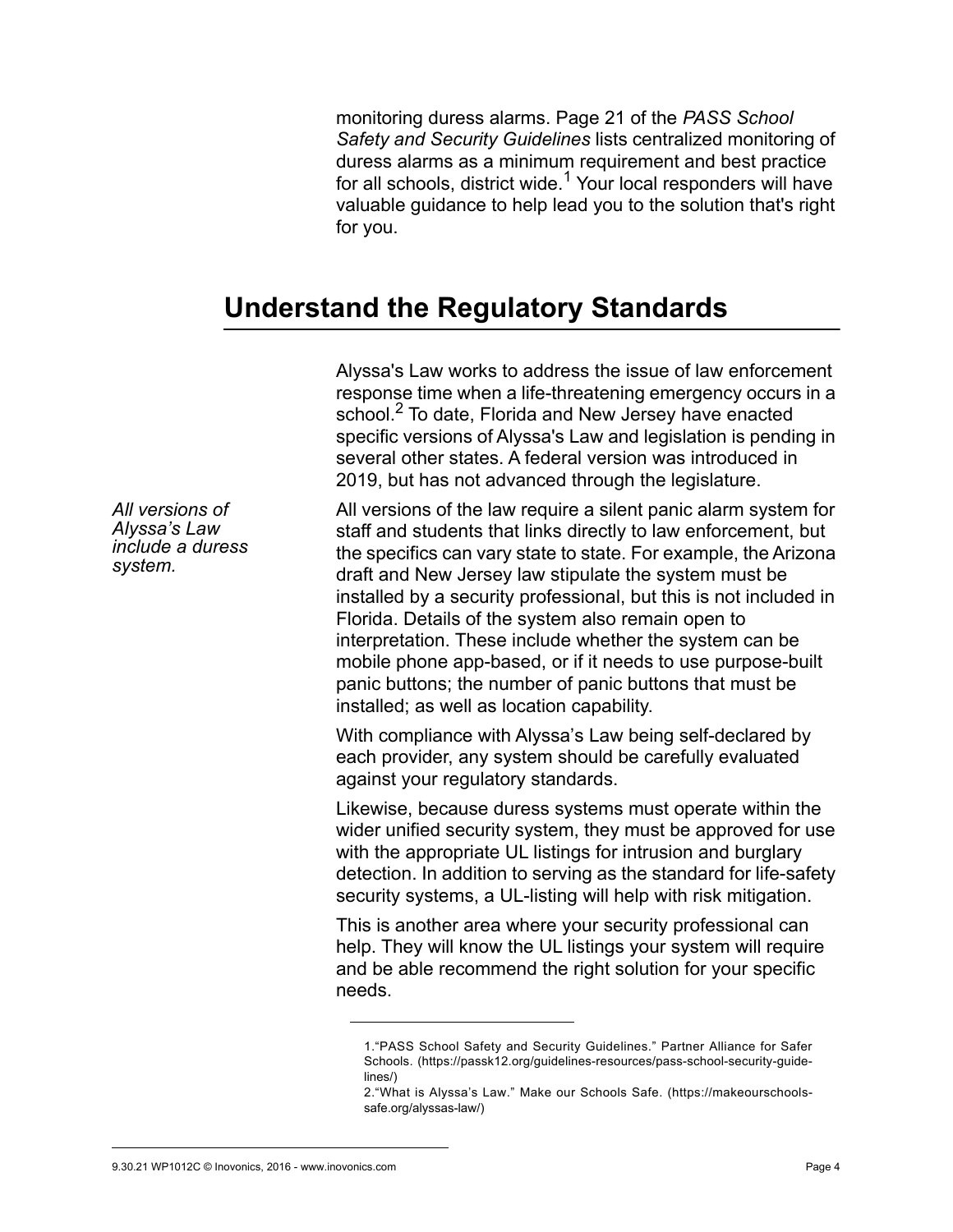## **Consider the Importance of Location**

In a crisis, the speed of response is often directly tied to responders knowing where the crisis is located. In a small school with a single main entrance, the precise location of a panic button activation may not be all that important; but in a larger school with multiple floors, rooms, entrances, and/or buildings, the school resource officer and other responders need to know exactly where the crisis is occurring to respond appropriately.

Cell phone apps can help determine location through the use of GPS technology, but in-building coverage is spotty, and it is impossible to distinguish between floors. Fixed pendants mounted to walls or under desks can alleviate this problem, as they're mounted in a known location. But as staff are moving about the school during the day, these fixed devices may be out of reach. The only solution available for mobile staff is a body worn pendant with indoor location capability.



**Figure 2** In larger schools, the location of an alarm must be provided to ensure an effective response

Indoor location solutions are available, and your security professionals can work with you to find the best alternative for your specific needs.

*There are several phone-based panic button apps on the market, but cell phone coverage can be spotty and location unreliable; likewise, due to lock screens and the cell phones themselves, response times are inadequate for life safety.*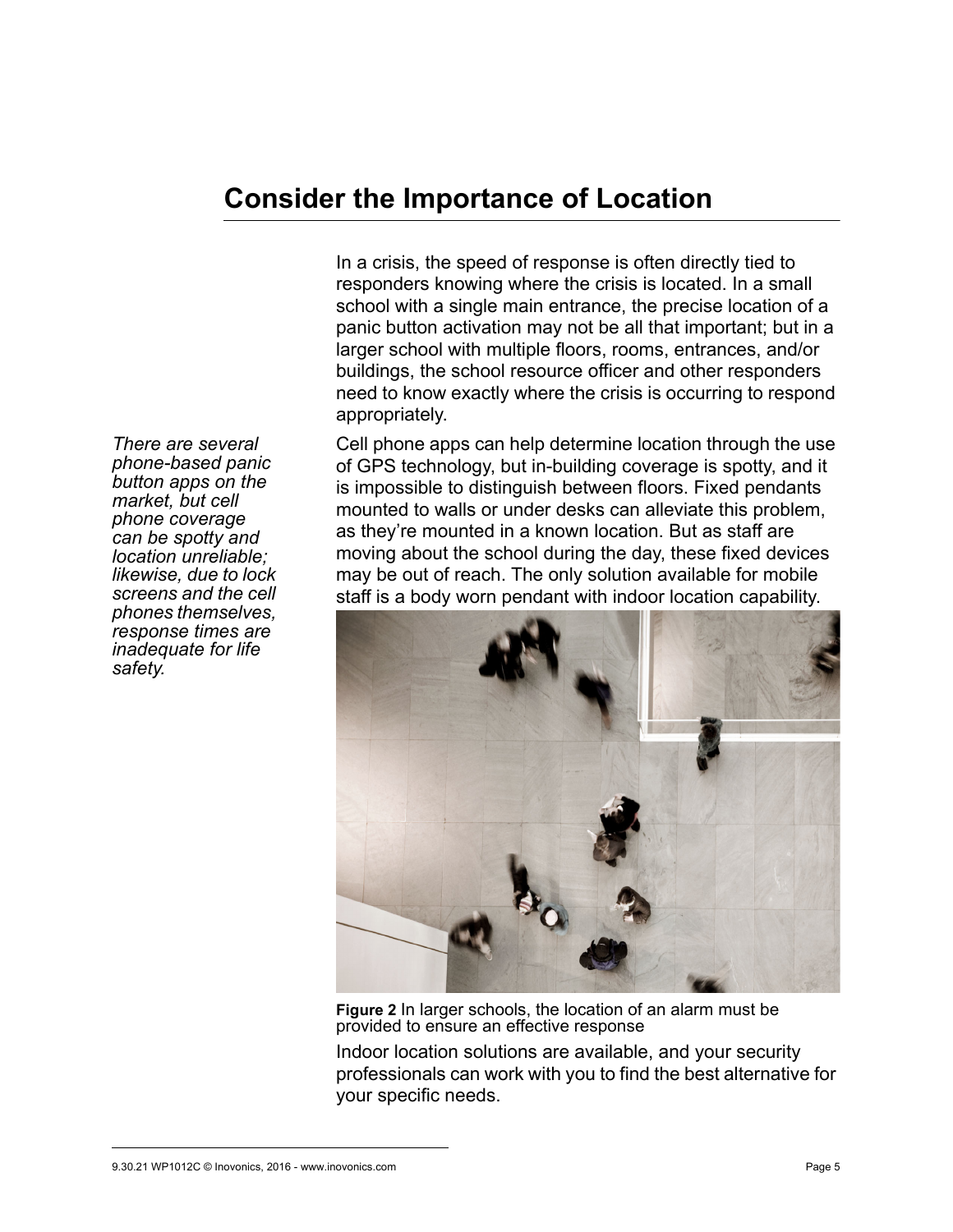### **Ensure the Wireless Technology is Fit for Purpose**

*Reliability is the first priority for a life safety system. Everything else is secondary.*

By necessity, mobile duress systems rely on wireless radio protocols to transmit alarms. But not all wireless is appropriate for a life safety system. Bluetooth is great for transmitting a signal from your phone to your earbuds; WiFi has proven to be effective for streaming media; Zigbee and Z-Wave have become the standard for home automation; and we have come to assume cellular coverage no matter where we are, even though we are often disappointed; but none of these are widely used in commercial life-safety applications. They don't deliver the level of reliability required, because life safety is not their purpose.

A life safety system requires a secure, supervised wireless network, removed from the common faults and down times that other wireless connections suffer from. Because reliability can be a matter of life and death, the wireless backbone of a mobile duress system must be fully supervised and able to withstand interference, overcome obstacles, and guarantee multiple paths from the alarm device to the receiver. There is no room for error.

## **Know What You Can Afford**

Some stand-alone duress systems — those that are not integrable with your unified security system — can cost tens of thousands of dollars just to install the hardware, and then there may be more cost in annual recurring fees.

Ideally, your mobile duress system will be integrable with your existing security system, so that it doesn't require an entirely new technology infrastructure. If integrated into your existing security system, the recurring costs can also be relatively small additions to ongoing monitoring services you are already paying for.

When evaluating alternatives, make sure to weigh all the costs involved so that you're able to secure funding for the initial capital expenditure, as well as for any ongoing operational costs.